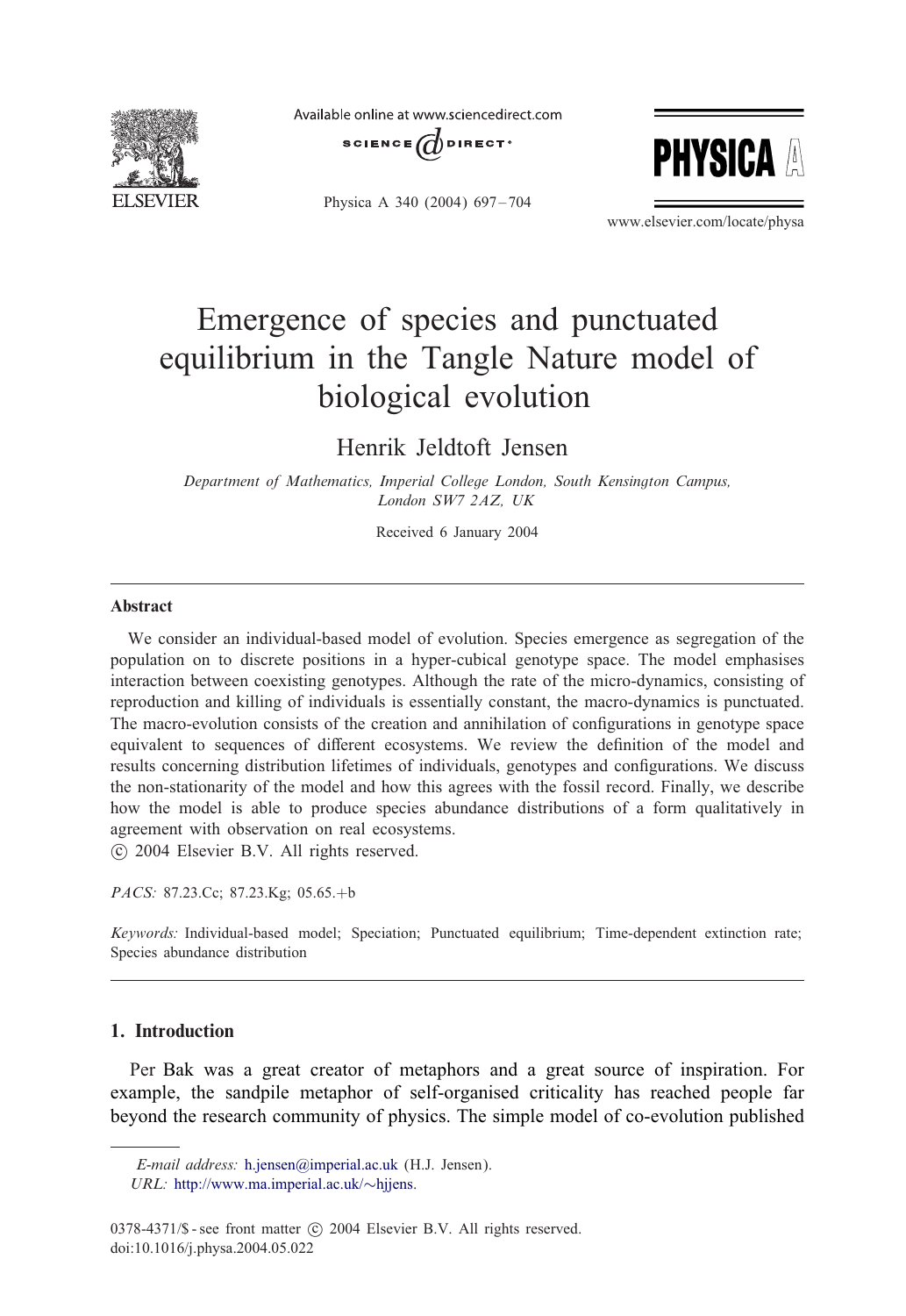by Bak and Sneppen [\[1\]](#page-7-0) in 1993 has inspired great numbers of physicist and, even more impressive, biologists.<sup>1</sup> I believe that this paper informed many people working in the 1eld of statistical mechanics and complex systems that biological evolution contains some open theoretical questions which can be addressed by the modelling techniques used in statistical mechanics. It certainly was the Bak–Sneppen paper that brought to my attention issues such as Punctuated Equilibrium, the Red Queen effect and the distribution of lifetimes of taxonomic structures. The Tangle Nature model, reviewed here, was developed as a response. The work described below has progressed during the last 6 years in collaboration with P. Anderson, K. Christensen, S.A. di Collombiano and M. Hall. Per Bak was a person with distinct and articulated views, he was kind to let us know that he liked very much the Tangled Nature model and found the approach to be highly worthwhile. It is in this sense that the following review is to be read as an example of the impact of Per Bak's scientific work.

#### 2. The tangled nature model

The philosophy of the Tangled Nature model is well described by Charles Darwin's wonderful closing words in "The Origin of Species":

*It is interesting to contemplate an entangled bank, clothed with many plants of many kinds, with birds singing on the bushes, with various insects 6itting about, and with worms crawling through the damp earth, and to reflect that these elaborately constructed forms, so different from each other, and dependent on each other in so complex a manner, have all been produced by laws acting around us* [\[4\]](#page-7-0).

The Tangled Nature model of evolutionary ecology [\[5–8\]](#page-7-0) is anattempt to model the evolution of the highly interconnected and interdependent net comprising ecosystems. In this respect the model is of the same spirit as the Bak–Sneppen model [\[1\]](#page-7-0), however, the Bak–Sneppen model is a much more abstract model. The Bak–Sneppen model is defined at the level of species. Each species is described by a single randomly assigned fitness parameter and the individual species are created and annihilated while the total number of species remain 1xed. The Tangled Nature model is an individual-based model and attempts to focus on the understanding of the laws emerging as one proceeds from the level of micro-dynamics, consisting of mutation-prone reproduction and death involving individuals, to the level of macro-dynamics, consisting of the creation and extinction of species and higher taxon.

The model investigates frequency-dependent selection in a population of individuals, or organisms, characterised by their position in genotype space. The population segregates into a set of distinct types. While the dynamics at the level of individuals is ticking along at a constant rate, the population dynamics at the level of "species",

<sup>&</sup>lt;sup>1</sup> See e.g. Campbell's monumental introductory text [\[2\]](#page-7-0) where he refers to the review by Bak et al. [\[3\]](#page-7-0) as further reading to the Chapter *Tracing Phylogeny: Macroevolution, The Fossil Record, and Systematics*.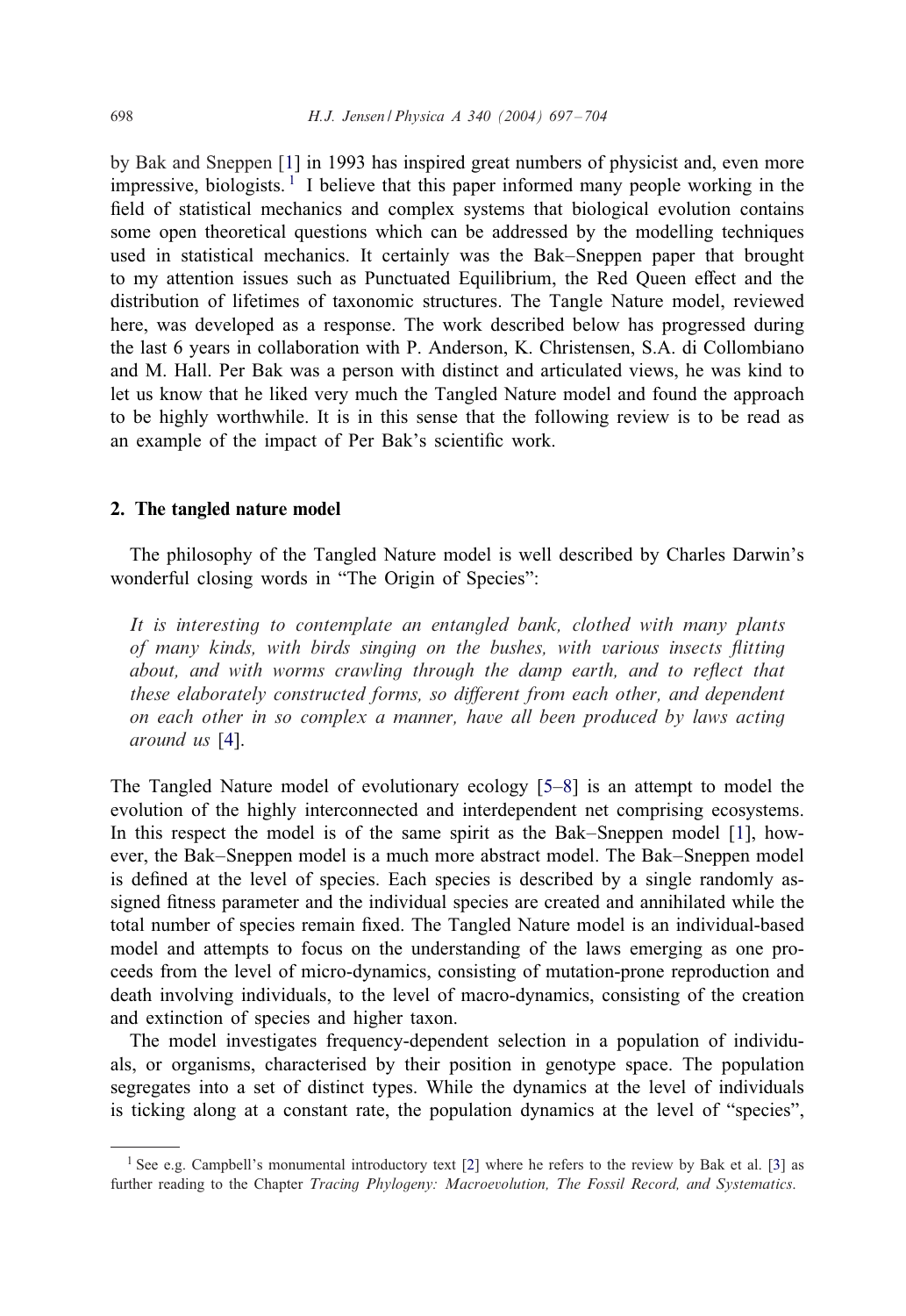<span id="page-2-0"></span>or more correctly genotypes, is strongly intermittent [\[5,6\]](#page-7-0). Long periods of quiescence are followed by hectic periods of activity. We interpret the quiet periods as established ecosystems and call these quasi-evolutionary stable strategies (q-ESS) with a reference to Maynard Smith's game theoretic concept: Evolutionary Stable Strategies [\[9\]](#page-7-0). The lifetime distribution at different "taxonomic levels" are power law like, with exponents consistent with the fossil record [\[5\]](#page-7-0). The model is for relevant sizes of the genomes always in a non-stationary state. Adaptation occurs in the model at a collective level and consists of a gradual (on average) increase in the stability of successive ecosystems (the quasi-stable configurations in genotype space)  $[6]$ . Depending on the connectivity of the interactions in genotype space the dynamics of the model is able to generate species abundances distributions which compares well with typical observations [\[8\]](#page-7-0).

## 3. Model definition

The model is easily specified mathematically. Consider a time-dependent number of individuals labelled by  $\alpha = 1, 2, \ldots, N(t)$ . Each individual is characterised by which corner of the L-dimensional hypercube it belongs to, i.e., by the vector  $S^{\alpha} = (S_1^{\alpha}, S_2^{\alpha}, \dots, S_L^{\alpha})$ with  $S_i^{\alpha} = \pm 1$ . In each time step, an individual is chosen at random and removed from the system with the fixed probability  $p_{kill}$  equal for all individuals. During each time step, an individual  $\alpha$  may reproduce with the time and type-dependent probability  $p_{off}/N(t)$  give by  $p_{off}(S^{\alpha}, t) = 1/(1 + \exp^{-1}[H(S^{\alpha}, t)])$ , where  $H(S^{\alpha}, t)$  is a weight function calculated in the following way:

$$
H(\mathbf{S}^{\alpha},t) = \frac{1}{cN(t)}\sum_{\mathbf{S}\neq\mathbf{S}^{\alpha}}J(\mathbf{S}^{\alpha},\mathbf{S})n(\mathbf{S},t) - \mu N(t).
$$
 (1)

Here  $\mu$  determines the carrying capacity and  $n(S, t)$  denotes the number of individuals of genotype S. A genotype  $S^{\alpha}$  is with probability  $\Theta$  coupled to another genotype S. The coupling  $J(S^{\alpha}, S) \in [-1, 1]$  is asymmetric. The parameter c is a constant that effectively scales the width of the distribution of the couplings. We will discuss the couplings below. Though both sexual and asexual reproduction can be defined in a natural way we will here concentrate on asexual reproduction. In this case,  $p_{off}(S^{\alpha}, t)$ determines the probability for the following action: first replace individual  $\alpha$  by two copies  $S^{\beta} = S^{\alpha}$  and  $S^{\gamma} = S^{\alpha}$ , then remove the original  $S^{\alpha}$ . After the faithful copies have been produced mutations are introduced by changing the sign of the components  $i = 1, 2, \dots, L$  of the offspring  $S_i^{\delta} \mapsto -S_i^{\delta}$ , for  $\delta = \beta, \gamma$ , with probability  $p_{mut}$ . The total probability that a mutation occurs in one of the two offspring is accordingly  $2Lp_{mu}$ . Similar models have be considered e.g. in Refs. [\[10–12\]](#page-7-0).

Though several interpretations are possible, the model was developed to contribute to bridging the gap between evolution at the level of individuals and at higher ecological levels. From this perspective the vector  $S^{\alpha}$  is to be interpreted as the genotype or even the "genome" of individual  $\alpha$ . The individual components of the vector can be thought of in several ways. In the most microscopic interpretation  $S_i^{\alpha}$  labels the nucleotides (though, of course, we should allow  $S_i^{\alpha}$  to assume four values in that case). At a more coarse grained level  $S_i^{\alpha}$  could correspond to different alleles of a gene (again more than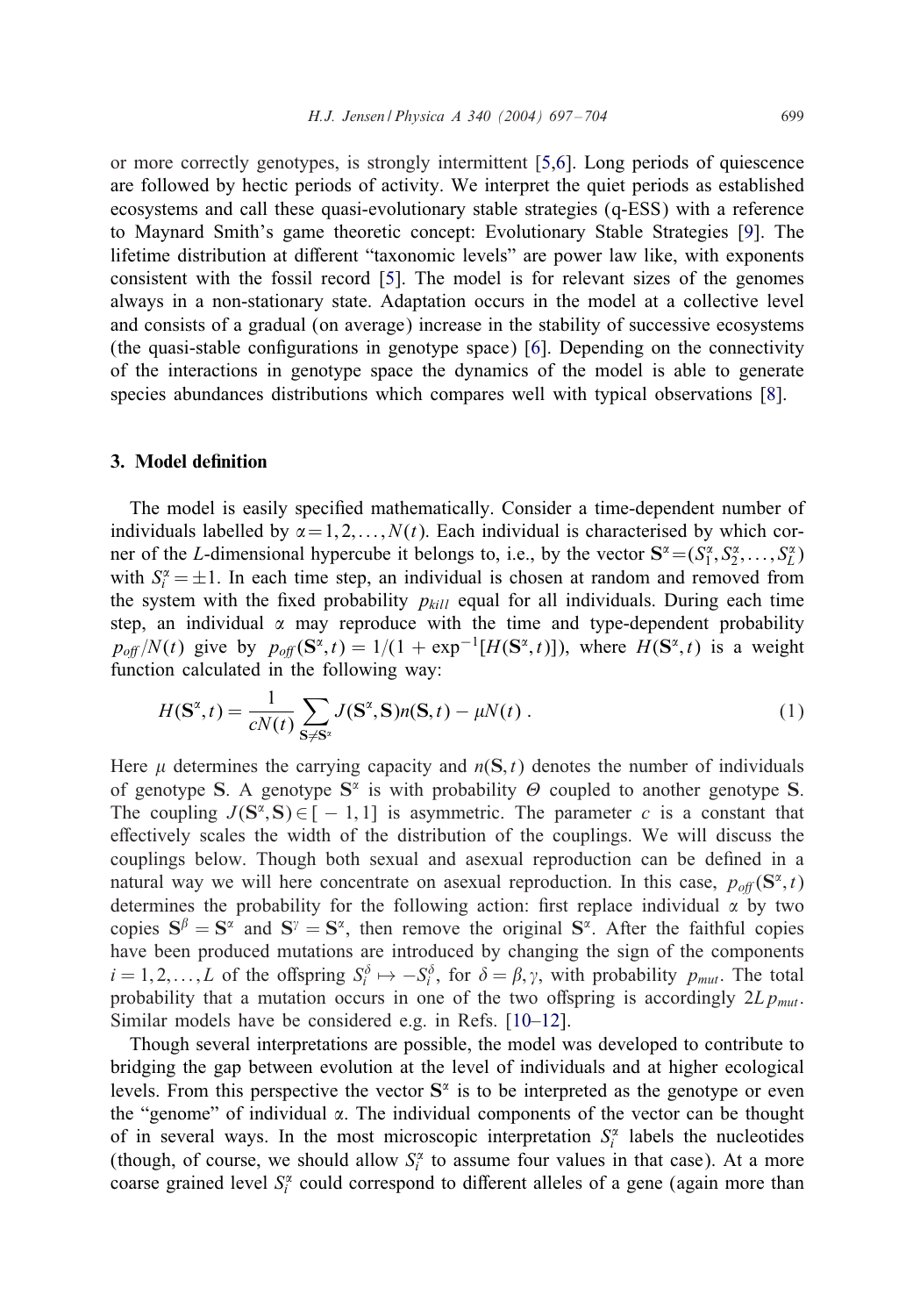two values would in general be needed) or we can think of  $S_i^{\alpha}$  representing a group of genes.

There are  $2^L$  different possible genotypes in the model, some of these corresponds to sequences of genes or nucleotides which do not correspond to any viable organism. By far the majority of randomly sequenced combinations of genes will not produce a genome that can support a living organism. We focus on co-evolution and ecological interaction between organisms. Accordingly we neglect self-interactions, i.e.,  $J(S^{\alpha}, S^{\alpha}) = 0$ . This makes it difficult for organisms to live/reproduce in isolation. The coupling  $J(S^{\alpha}, S^{\beta})$  represents, in the widest sense, interactions between organisms. Trophic relations are only one, though important, possibility. The *J*-coupling between two organisms can also represent much more indirect effects, e.g. the production of a nutrient by  $\beta$  which is consumed by  $\alpha$ —something like the relationship between a tree and me: the tree produces oxygen and I breathe it. We cannot determine in detail all possible couplings between all possible types of organisms, nor are we interested in the specific details, hence we simply draw the coupling strengths  $J(S^{\alpha}, S^{\beta})$  from a convenient distribution. I think an analogy with the periodic table of elements is helpful. Let us consider all the different reactions (or interactions) between a certain element, say Selenium, and the other elements taken one by one: Hydrogen, Helium,... Unnihexium, and even more as we include theoretically calculate reactions with the as yet not produced higher elements. These couplings, or reactions, vary in nature as we scan through the periodic table. Of course, this is all very systematic and deterministic, nevertheless the overall picture is one of a fair range of possibilities, which in a rough way may be represented by a random collection of possibilities.

It is important to stress that though the couplings  $J(\mathbf{S}^{\alpha}, \mathbf{S}^{\beta})$  are assigned at random they are not changing in time. The effect of a type  $S^{\beta}$  organism on a type  $S^{\alpha}$  organism is *always* represented by the same number  $J(S^{\alpha}, S^{\beta})$ . This obviously does not imply that the viability of an organism of type  $S^{\alpha}$  will be time independent. The interesting question in the Tangled Nature model is how the "fitness" or viability of a given type of organisms changes with the overall configuration in genotype space. Although the couplings between different positions in genotype space is "hardwired" from the onset, this does not mean we have predetermined the type of genotype configurations that will evolve. On the contrary, amongst all the possible ways of distributing a population in genotype space, the micro-dynamics of reproduction, mutation and annihilation of individuals will have to find ways to occupy sets of genotype positions which form networks of couplings that can produce a balance between killing and reproduction, i.e., configurations consisting of genotype positions which, at least intermittently, allow the balance  $p(S^{\alpha}, t) \simeq p_{kil}$ . We will see that this can typically be done in many different, more or less adequate, ways.

# 4. Speciation, intermittency and ecosystems

We now describe briefly how macroscopic structures emerge from the microscopic dynamics, much more detail can be found in Refs. [\[5–8\]](#page-7-0). Fig. [2](#page-4-0) depicts the occupancy in genotype space (size  $2^L \approx 10^6$  for  $L = 20$ ) during the first 5000 time step and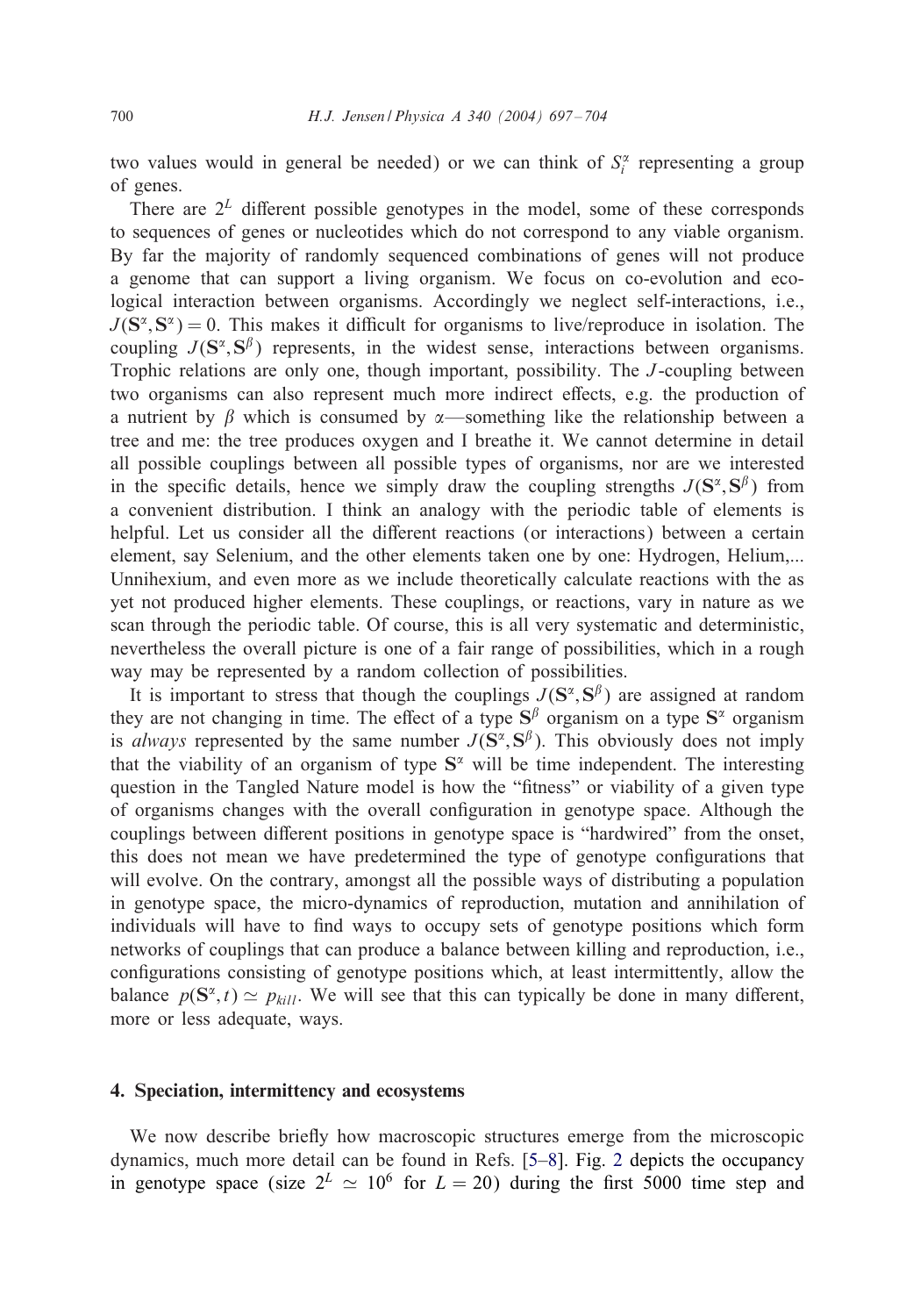<span id="page-4-0"></span>

Fig. 1. Sketch of genotype space. The columns indicate the size of the population of a particular genotype. The lines connecting genotype positions indicate the variety of strengths of the couplings  $J(\mathbf{S}^{\alpha}, \mathbf{S}^{\beta})$ . The position indicated by the arrow is linked to three other positions of which only two are occupied.

the corresponding variation in the population size and diversity. The entire population was initially placed at one particular position  $S_0$ . All the positions in genotype space have been labelled in an arbitrary way up along the  $y$ -axis and a dot is placed at the label of each occupied position at each time step. For the first 2400 time steps the entire population remains concentrated at  $S_0$ . This happens because the size of the population is too big: in Eq. [\(1\)](#page-2-0) the only non-zero term is the  $-\mu N(t)$  (since  $n(S) = 0$  for  $S \neq S_0$ ) and therefore  $p_{off} \simeq 0$ . As the effect of  $p_{kill}$  gradually reduces  $N(t)$ , the reproduction probability  $p_{off}(\mathbf{S}_0, t)$  gradually increases and reproduction kicks in. When this happens, mutations occur leading to other genotype positions becoming occupied, hence the many parallel lines in Fig. 1 after time step 2400. The increased diversity allows the first term in Eq.  $(1)$  to become non-zero, this can increase  $p_{off}$ further leading to a growth in the population size as seen in Fig. 2. It is possible to identify events of speciation in the model. In Fig. 2 the original genotype splits



Fig. 2. The left frame shows the occupancy in genotype space during the first few thousand time steps. A dot is placed along the y-axis at the label of occupied genotypes. The total number of possible genotypes is about  $10<sup>6</sup>$ . The right frame contains the population size and the diversity as a function of time. Diversity is here defined as the number of occupied positions in genotype space.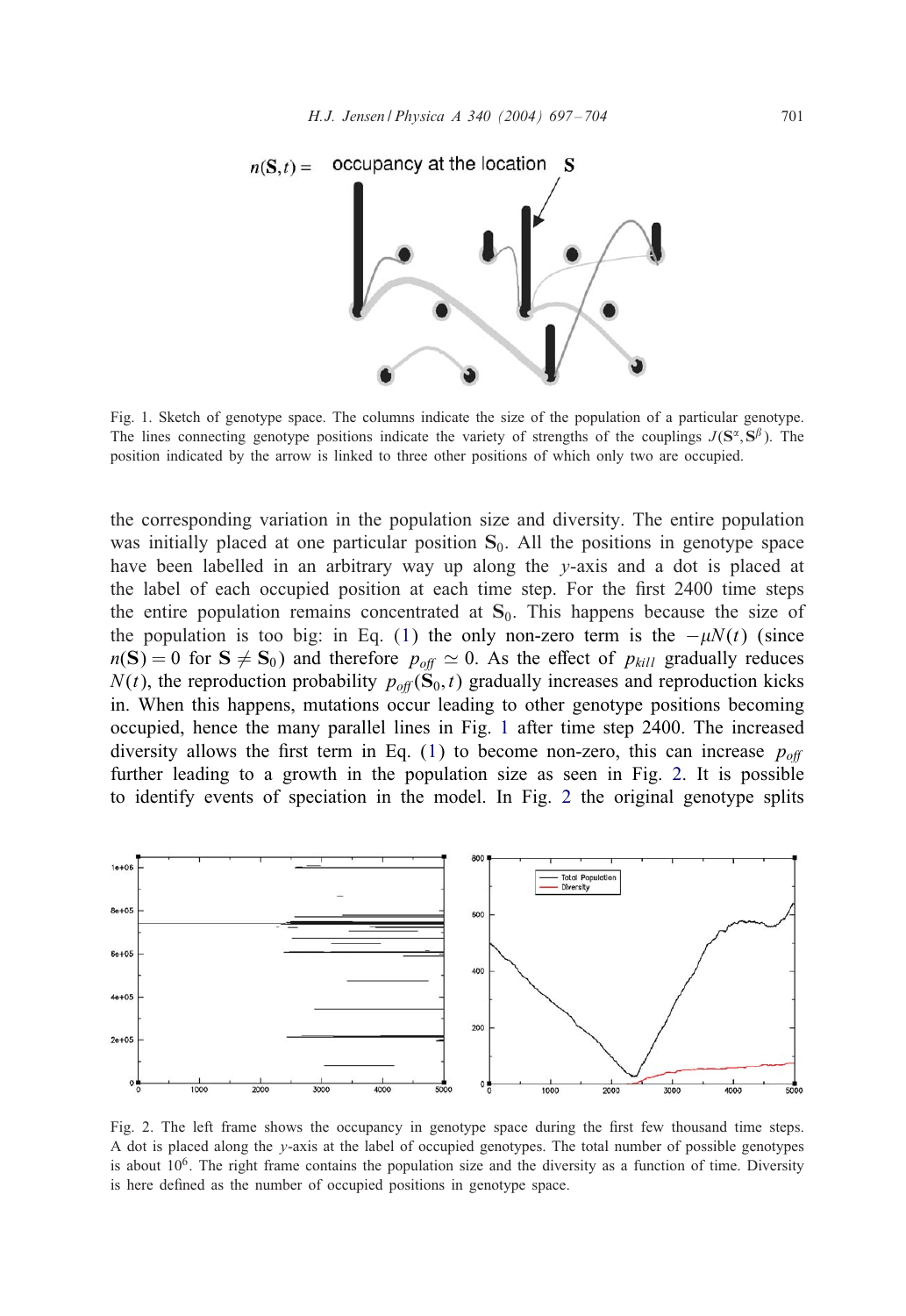

Fig. 3. The continuous micro-dynamics gives rise to an intermittent macro-dynamics consisting of long periods where the occupancy in genotype space changes little separated by brief hectic periods of extinction and creation. The number of time steps  $(10^9 \text{ in total})$  is along the x-axis.

into several other genotypes represented by the parallel lines emerging after time step 2400. Equally interesting is it that only a relatively small number (though much larger than one) of distinct genotypes are present simultaneously. The population does *not* smear out in a diffusive way across genotype space, instead the dynamics is, as seen in Fig. 3 intermittent. During the long q-ESS periods the occupancy is essentially concentrated on a small set of positions. Short line segments in Fig. 3 indicate that other types may pop up for shorter intervals during a q-ESS but there is clearly a dominant set of persistent types. A particular q-ESS comes very abruptly to an end when extinction events cascades through the system in the cause of a brief time period of hectic annihilation and creation. These hectic periods appear as very sharp regions in Fig.  $3$ .

The quiet q-ESS periods can be thought of as particular configurations of the ecosystem. We can investigate the "species abundance distribution" (SAD) for these ecosystems, in our case this is simply the abundances of different types. The SAD are found to evolve slowly with time [\[8\]](#page-7-0). The functional form of the emerging SAD depends on the level of connectedness in genotype space. Except for very small values of the connectivity parameter  $\Theta$  we find the SAD to evolve towards an approximate log-normal form [\[5,8\]](#page-7-0) similar to what is frequently observed in real systems.

As successive ecosystems, or q-ESS periods, replace each other the distribution of coupling strengths between occupied genotypes become skewed towards positive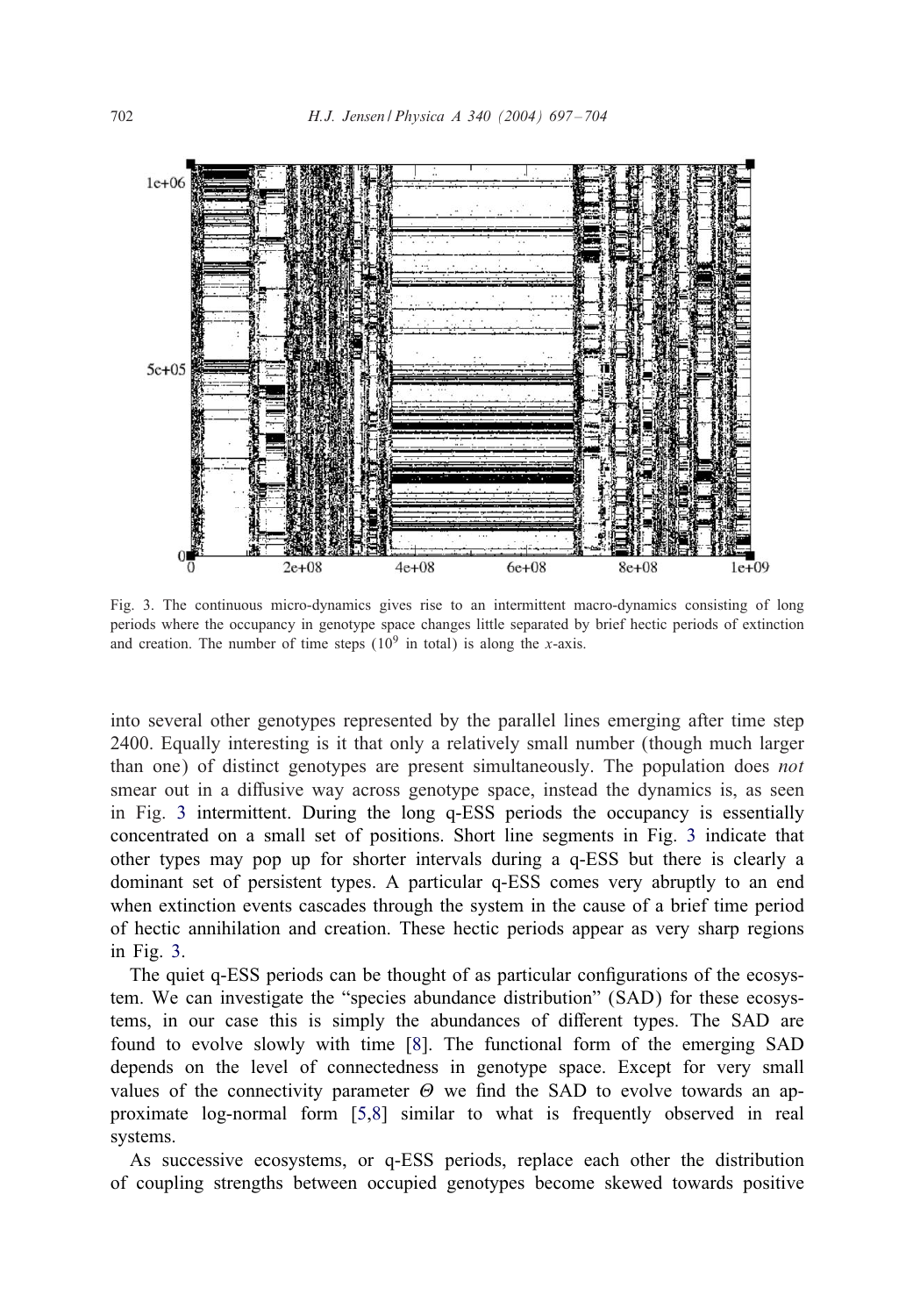

Fig. 4. Log–log plot of the distributions of durations of q-ESS (solid line), transition periods (dotted line) and lifetimes of occupied locations in genome space (dot–dashed line). We observe power-law-like behaviour in both the q-ESS and the lifetimes of genome space locations, but the transition periods exhibit an abrupt cut-off at much shorter times. The curve representing the distribution of lifetimes of individual genotype positions extends further than that of the q-ESS, indicating that locations may remain occupied from one q-ESS to another, surviving the transition.

couplings [\[8\]](#page-7-0). It is also very interesting to mention that the system is in a non-stationary state as indicated by a decrease in the average number of transitions (per time unit) between q-ESS [\[6\]](#page-7-0). Accordingly, the average extinction rate decreases gradually with time, a phenomena reported to be observed in the fossil record [\[13\]](#page-7-0).

The distribution of durations is shown in Fig. 4 to be power law like with exponents roughly around −2 in agreement with observations on the fossil record [\[13\]](#page-7-0). The effect of increasing the mutation level can be studied  $[7]$  and an error threshold can be defined and the model related to Eigen's quasi-species model [\[10\]](#page-7-0).

The power spectrum of the long-time dynamics have been investigated in a slightly simplified version of the Tangled Nature model by Rikvold and Zia [\[14\]](#page-7-0). The authors found that the extinction dynamics is characterised by approximate  $1/f$  power spectra. It was suggested by Bak and collaborators [\[15\]](#page-7-0) that the fossil record exhibit this behaviour. Although, the suggestion by Bak et al. was strongly challenged by Kirchner and Weil [\[16\]](#page-7-0) on the basis of the incompleteness of the fossil record analysed by Bak et al. it is still of interest to develop an understanding of what to expect from theoretical models.

At the moment, we investigate the nature of the transitions between different q-ESS. We investigate the effect of including a limiting resource and will include spatial aspects in the Tangled Nature model. We expect to be able to make comparison with experimental observations on microbial communities in soil.